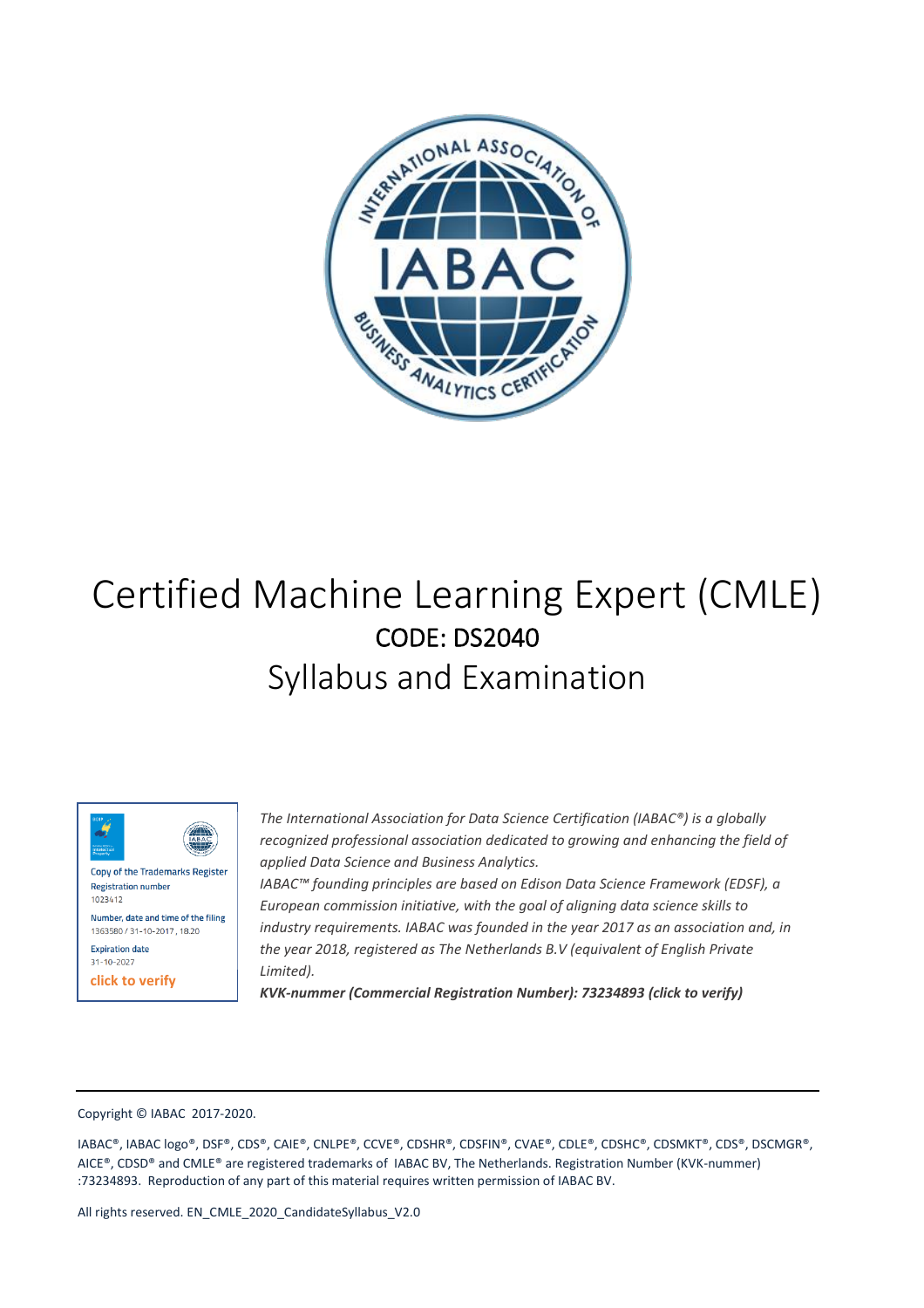## **CONTENTS**

| 1 |                                        | Introduction                               |                              |
|---|----------------------------------------|--------------------------------------------|------------------------------|
| 2 | Course Syllabus                        |                                            | 3                            |
|   | 2.1                                    | Python for Data Science                    | 3                            |
|   | 2.2                                    | <b>Statistics for Data Science</b>         | 3                            |
|   | 2.3                                    | <b>SQL for Data Science</b>                | 3                            |
|   | 2.4                                    | Machine Learning Associate                 | 3                            |
|   | 2.5                                    | <b>Machine Learning Expert</b>             | 4                            |
|   | 2.6                                    | Model Deployment                           | 4                            |
| 3 | Examination                            |                                            | 5                            |
|   | 3.1                                    | Pre-requisite qualifications               | Error! Bookmark not defined. |
|   | 3.2                                    | Material permitted                         | Error! Bookmark not defined. |
|   | 3.3                                    | <b>Exam Duration and Format</b>            | Error! Bookmark not defined. |
|   | 3.4                                    | Exam mode                                  | Error! Bookmark not defined. |
|   | 3.5                                    | Pass Criteria                              | Error! Bookmark not defined. |
|   | 3.6                                    | <b>Results Timeline</b>                    | Error! Bookmark not defined. |
|   | 3.7                                    | Certificate Issuance                       | Error! Bookmark not defined. |
| 4 |                                        | IABAC <sup>®</sup> Knowledge Areas Mapping | 6                            |
| 5 | <b>Bloom's Taxonomy Reference</b><br>8 |                                            |                              |

Copyright © IABAC 2017-2020.

IABAC®, IABAC logo®, DSF®, CDS®, CAIE®, CNLPE®, CCVE®, CDSHR®, CDSFIN®, CVAE®, CDLE®, CDSHC®, CDSMKT®, CDS®, DSCMGR®, AICE®, CDSD® and CMLE® are registered trademarks of IABAC BV, The Netherlands. Registration Number (KVK-nummer) :73234893. Reproduction of any part of this material requires written permission of IABAC BV.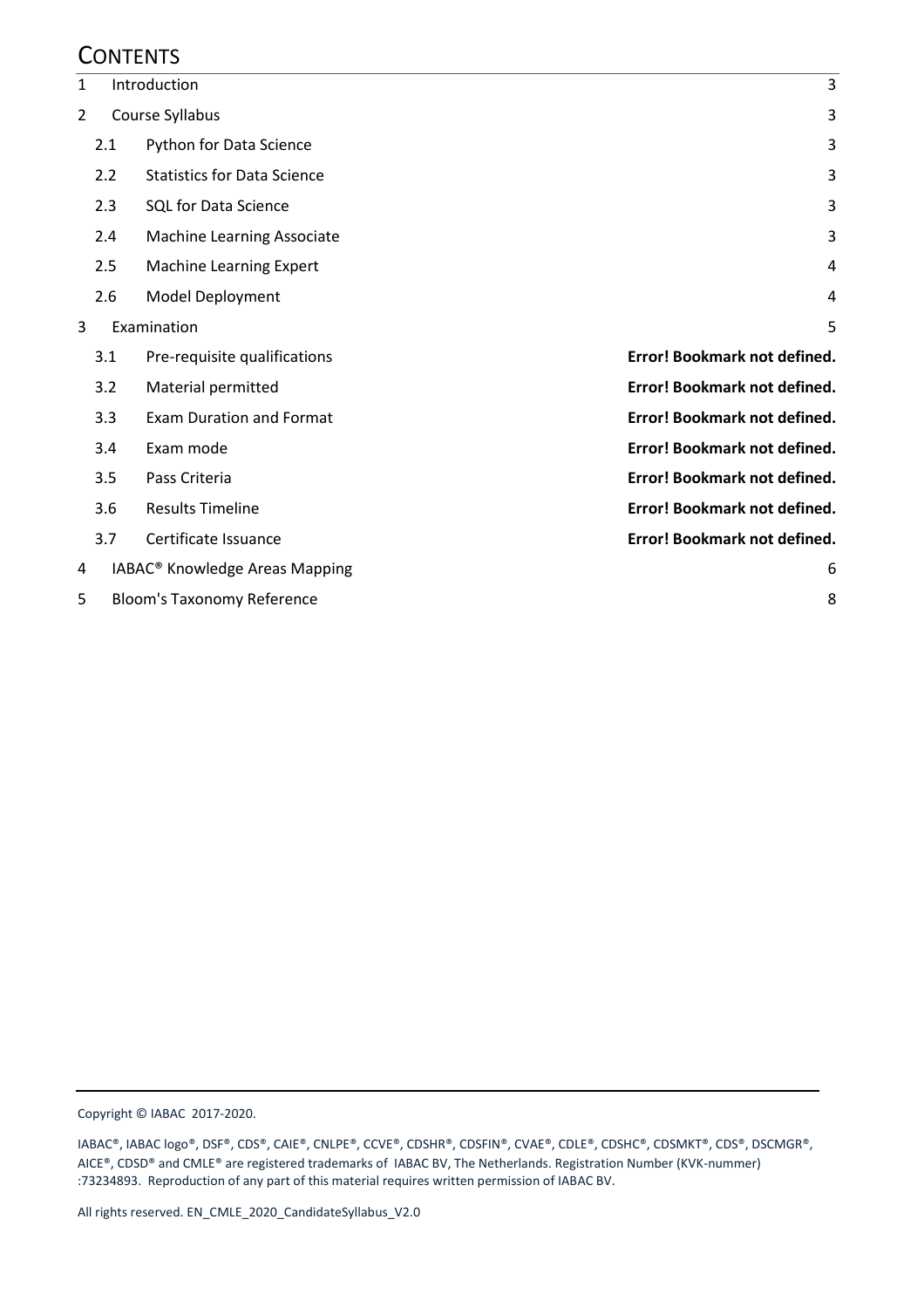## <span id="page-2-0"></span>1 INTRODUCTION

This document is intended to provide information on Certified Machine Learning Expert (CMLE-DS2040) certification for registered training providers to structure the course curriculum as per IABAC syllabus guidelines and for individuals, who are preparing for IABAC CMLE certification exam.

## <span id="page-2-1"></span>2 COURSE SYLLABUS

## <span id="page-2-2"></span>2.1 PYTHON FOR DATA SCIENCE

- Introduction to Data Science with Python
- Python Basics: Basic Syntax, Data Structures
- Data objects, Math, Comparison Operators, Condition Statements, loops, lists, tuples, dicts, functions
- **Numpy Package**
- Pandas Package
- Python Advanced: Data Munging with Pandas
- Python Advanced: Visualization with Matplotlib
- Exploratory Data Analysis: Data Cleaning, Data Wrangling
- **Exploratory Data Analysis: Case Study**

## <span id="page-2-3"></span>2.2 STATISTICS FOR DATA SCIENCE

- Introduction to Statistics
- Harnessing Data
- Exploratory Analysis
- Distributions
- Hypothesis & Computational Techniques
- Correlation & Regression

## <span id="page-2-4"></span>2.3 SQL FOR DATA SCIENCE

- Install SQL packages and Connecting to DB
- RDBMS (Relational Database Management) Basics
- Basics of SQL DB, Primary Key, Foreign Key
- SELECT SQL command, WHERE Condition
- Retrieving data with SELECT SQL command and WHERE Condition to Pandas DataFrame.
- SQL JOINs
- Left Join, Right Joins, multiple joins

### <span id="page-2-5"></span>2.4 MACHINE LEARNING ASSOCIATE

- Machine Learning Introduction
- What is ML? ML vs AI. ML Workflow, Statistical Modelling of ML. Application of ML
- Machine Learning Algorithms
- Popular ML Algorithms, Clustering, Classification and Regression, Supervised vs Unsupervised

Copyright © IABAC 2017-2020.

IABAC®, IABAC logo®, DSF®, CDS®, CAIE®, CNLPE®, CCVE®, CDSHR®, CDSFIN®, CVAE®, CDLE®, CDSHC®, CDSMKT®, CDS®, DSCMGR®, AICE®, CDSD® and CMLE® are registered trademarks of IABAC BV, The Netherlands. Registration Number (KVK-nummer) :73234893. Reproduction of any part of this material requires written permission of IABAC BV.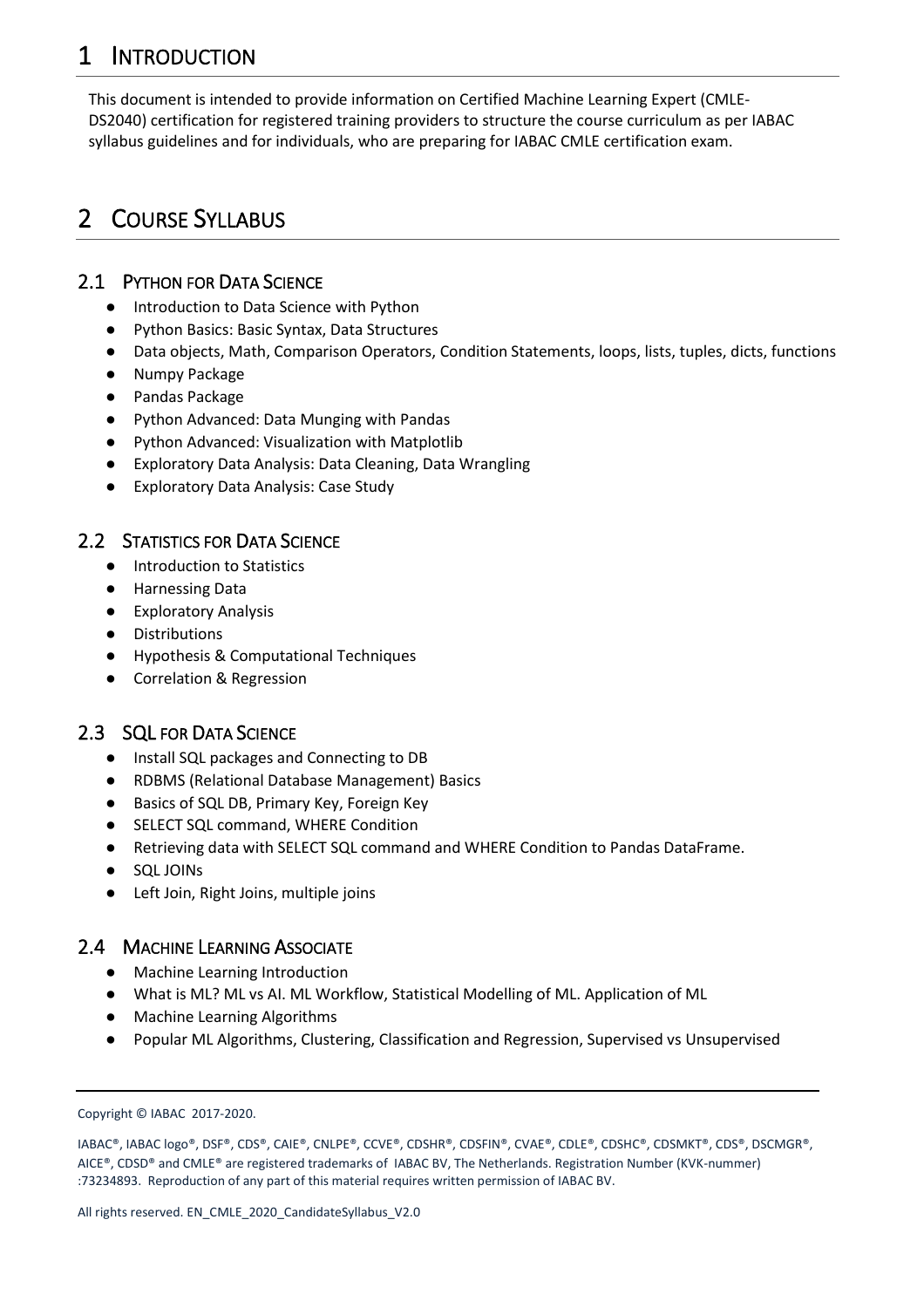- Choice of ML
- **Supervised Learning**
- Simple and Multiple Linear regression, KNN, and more
- Linear Regression and Logistic Regression
- Theory of Linear Regression, hands on with use cases
- K-Nearest Neighbour (KNN)
- **Decision Tree**
- Naïve Bayes Classifier
- Unsupervised Learning: K-Means Clustering

### <span id="page-3-0"></span>2.5 MACHINE LEARNING EXPERT

- Advanced Machine Learning Concepts
- Tuning with Hyper parameters
- Random Forest Ensemble
- Ensemble theory, Random Forest Tuning
- Support Vector Machine (SVM)
- Simple and Multiple Linear Regression, KNN
- Natural Language Processing (NLP)
- Text Processing with Vectorization, Sentiment Analysis with Text Blob, Twitter Sentiment Analysis.
- **Naïve Bayes Classifier**
- Naïve Bayes for Text Classification, News Articles tagging
- Artificial Neural Network (ANN)
- Basic ANN for Regression and Classification
- TensorFlow Overview
- **Deep Learning Intro**

### <span id="page-3-1"></span>2.6 MODEL DEPLOYMENT

- Basics of Application Program Interface (API)
- API basics, Loosely Coupled Architecture
- Installing Flask
- Installation and configuring Flask and cross domain authentication
- End to End ML project with API deployment
- Complete project flow with API deployment and assessing through the website
- Various Deep Learning models in practice and applications
- Convolutional Neural Network CNN Intro
- Case Study: Keras–TensorFlow Image Classification
- CNN hands on application for Classification Images of Cats and Dogs

#### Copyright © IABAC 2017-2020.

IABAC®, IABAC logo®, DSF®, CDS®, CAIE®, CNLPE®, CCVE®, CDSHR®, CDSFIN®, CVAE®, CDLE®, CDSHC®, CDSMKT®, CDS®, DSCMGR®, AICE®, CDSD® and CMLE® are registered trademarks of IABAC BV, The Netherlands. Registration Number (KVK-nummer) :73234893. Reproduction of any part of this material requires written permission of IABAC BV.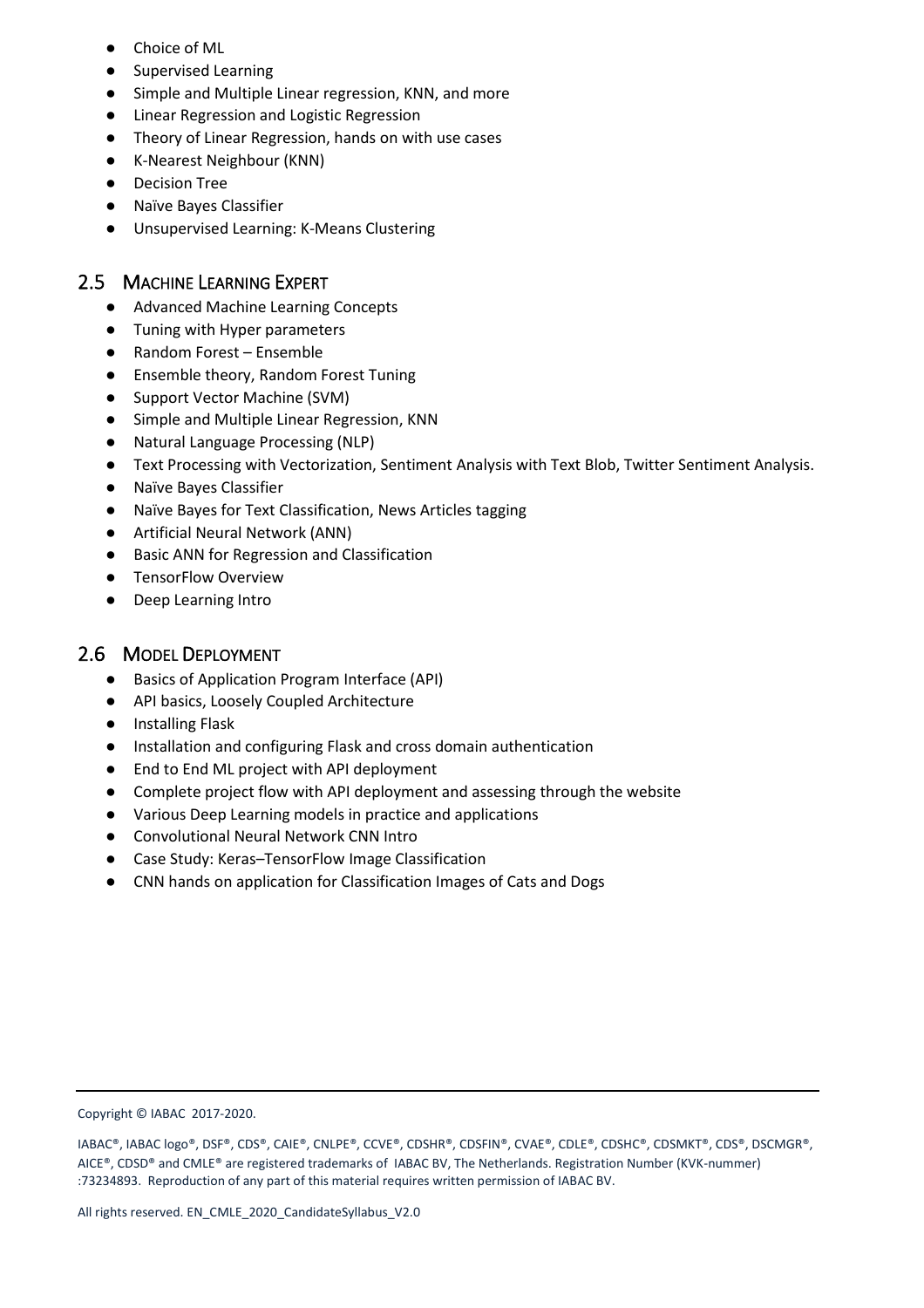## <span id="page-4-0"></span>1.1 PRE-REQUISITE QUALIFICATIONS

- 1. No mandatory pre-requisite
- 2. Recommended essential knowledge in
	- a. Mathematics: Calculus, Statistics, Linear Algebra, Probability
	- b. Machine Learning and Python/R Programming
- 3. Training: Though formal training is not mandatory; it is recommended to attend IABAC® registered course through Registered Education Partners

## 1.2 MATERIAL PERMITTED

- 1. The examination is an 'open book'
- 2. Candidates can refer to any material

## 1.3 EXAM DURATION AND FORMAT

- 1. Exam format is through a Project Submission
- 2. The assessment duration is 8 hours.
- 3. The project is graded for three areas: Project Summary with recommendations, Machine Learning model performance and Exploratory Data Analysis

## 1.4 EXAM MODE

- 1. Project needs to be submitted at IABAC project submit page, as per exam guidelines
- 2. Any copied work, ideas, concepts or a piece of text needs to be marked with reference as per IABAC project plagiarism guidelines

## 1.5 PASS CRITERIA

- 1. The candidate needs to score assessment grade A+, A, B+, B, C+, C as a PASS Criteria
- 2. The candidate will be awarded grade F in case of failing to meet the pass criteria
- 3. The results will be declared after validation with the project guidelines

## 1.6 RESULTS TIMELINE

- 1. The preliminary results are usually released within **9 days** of the exam date
- 2. The official results are usually released within **15 days** from the exam date

## 1.7 CERTIFICATE ISSUANCE

- IABAC® e-certificate will be issued through the candidate's registered email
- The e-certificate is digital verifiable a[t https://www.iabac.org/verify-certificate](https://www.iabac.org/verify-certificate)
- The candidate has a license to share digital certificate validation in professional networking portals such as www.linkedin.com
- The candidate has a license to print physical copy (hardcopy) of the certificate

Copyright © IABAC 2017-2020.

IABAC®, IABAC logo®, DSF®, CDS®, CAIE®, CNLPE®, CCVE®, CDSHR®, CDSFIN®, CVAE®, CDLE®, CDSHC®, CDSMKT®, CDS®, DSCMGR®, AICE®, CDSD® and CMLE® are registered trademarks of IABAC BV, The Netherlands. Registration Number (KVK-nummer) :73234893. Reproduction of any part of this material requires written permission of IABAC BV.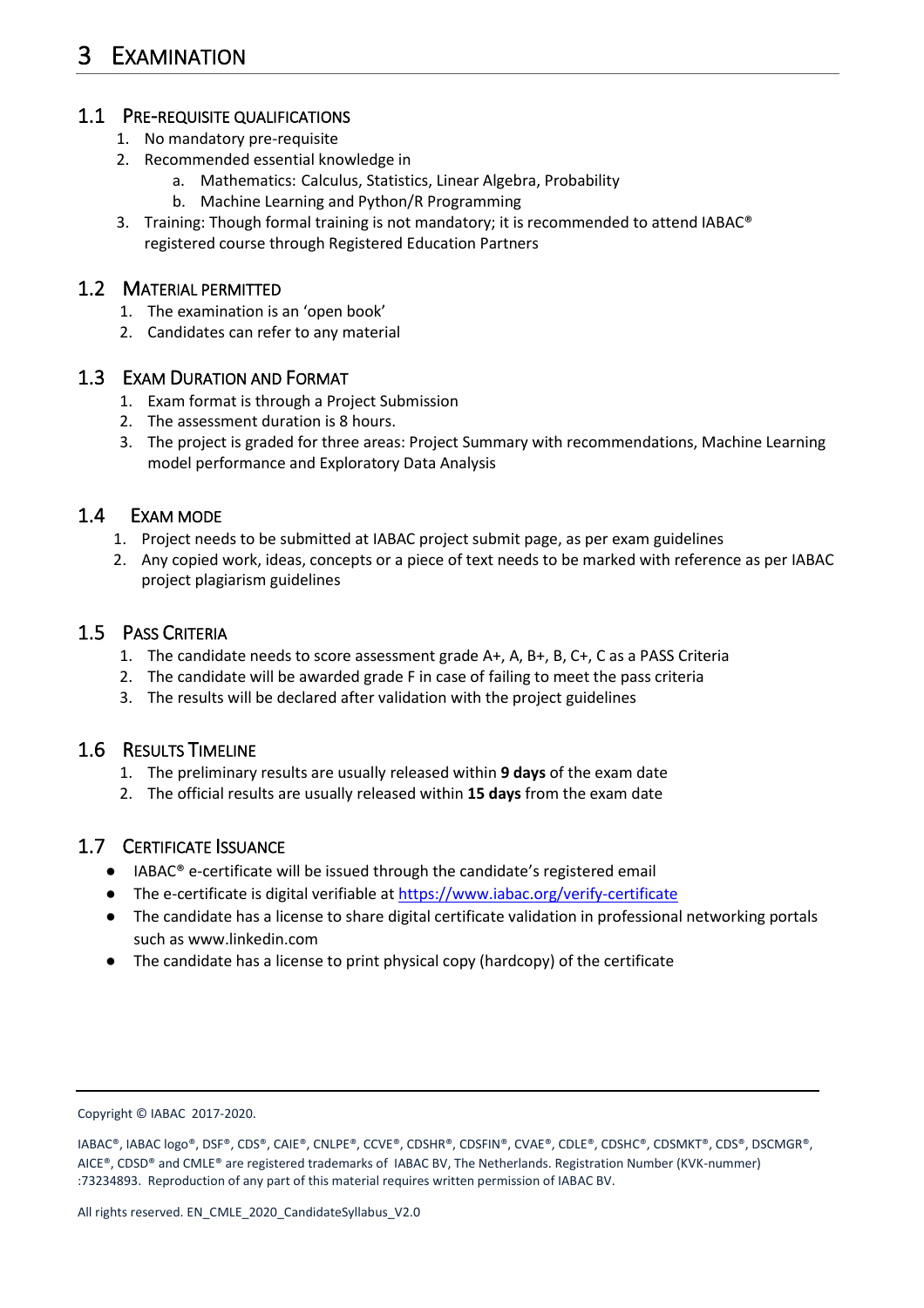## <span id="page-5-0"></span>4 IABAC® KNOWLEDGE AREAS MAPPING

| Knowledge Area                                                                                                                       | Syllabus<br><b>Details</b>                                                                                                                                                                                                                                                                                                                                                                                                                                                                                                                                                                                                                                                                                                                                                                                                                              | Bloom's<br>Index |
|--------------------------------------------------------------------------------------------------------------------------------------|---------------------------------------------------------------------------------------------------------------------------------------------------------------------------------------------------------------------------------------------------------------------------------------------------------------------------------------------------------------------------------------------------------------------------------------------------------------------------------------------------------------------------------------------------------------------------------------------------------------------------------------------------------------------------------------------------------------------------------------------------------------------------------------------------------------------------------------------------------|------------------|
| <b>KAG1-DSDA:</b><br>Data Analytics group<br>including Machine<br>Learning, Statistical<br>Methods, and<br><b>Business Analytics</b> | Case Study on Statistical Analysis<br>Curating the Data and performing, Discrete Mathematics,<br><b>Probabilistic Reasoning</b><br>Statistical Methods, including Descriptive Statistics, Exploratory<br>$\bullet$<br>Data Analysis (EDA) and Confirmatory Data Analysis (CDA)<br>Case Study & Creating Machine Learning Model<br>$\bullet$<br>With detailed implementation of algorithms: Artificial<br>Intelligence, Natural Language Processing<br>Knowledge Representation and Reasoning<br>$\bullet$<br>Data Mining and knowledge discovery<br>$\bullet$<br>Text analysis, Data Mining, Text Analytics including Statistical,<br>$\bullet$<br>Linguistic, and Structural Techniques to analyse Structured and<br>Unstructured data<br><b>Creating Predictive Forecasting Models</b><br>$\bullet$<br>Decision Analysis and Decision Support Systems | 6                |
| <b>KAG2-DSENG:</b><br>Data Science<br>Engineering group<br>including Software<br>and Infrastructure<br>Engineering                   | Set Up Infrastructure and Big Data Applications<br>$\bullet$<br>Computer Networks for high-performance computing and Big<br>Data Infrastructure<br>Cloud Enabled Applications development<br>$\bullet$<br>Modelling and Simulation<br>$\bullet$<br>Modelling and Simulation Theory and Techniques (general and<br>$\bullet$<br>domain oriented)<br>Large Scale Modelling and Simulation Systems<br>$\bullet$<br>Set up Big Data (Data Science) Applications Design<br>Programming Languages for Big Data Analytics: R, Python, others<br>Models and Languages for complex interlinked Data Presentation<br>and Visualisation                                                                                                                                                                                                                            | 5                |
| <b>KAG3-DSDM:</b><br>Data Management<br>group including Data<br>Curation,<br>Preservation and<br>Data Infrastructure                 | Creating Database Models and Data Curation<br>Data Modelling, Databases and Database Management Systems,<br>Data Models and Query Languages, Database Administration<br>Set up Data Management and Enterprise Data Infrastructure<br>Data management, including Reference and Master Data, Data<br>Warehousing and Business Intelligence, Data storage and<br>Operations<br>Data Archives/Storage Compliance and Certification Metadata,<br>Linked data, Provenance                                                                                                                                                                                                                                                                                                                                                                                     | 4                |

Copyright © IABAC 2017-2020.

IABAC®, IABAC logo®, DSF®, CDS®, CAIE®, CNLPE®, CCVE®, CDSHR®, CDSFIN®, CVAE®, CDLE®, CDSHC®, CDSMKT®, CDS®, DSCMGR®, AICE®, CDSD® and CMLE® are registered trademarks of IABAC BV, The Netherlands. Registration Number (KVK-nummer) :73234893. Reproduction of any part of this material requires written permission of IABAC BV.

All rights reserved. EN\_CMLE\_2020\_CandidateSyllabus\_V2.0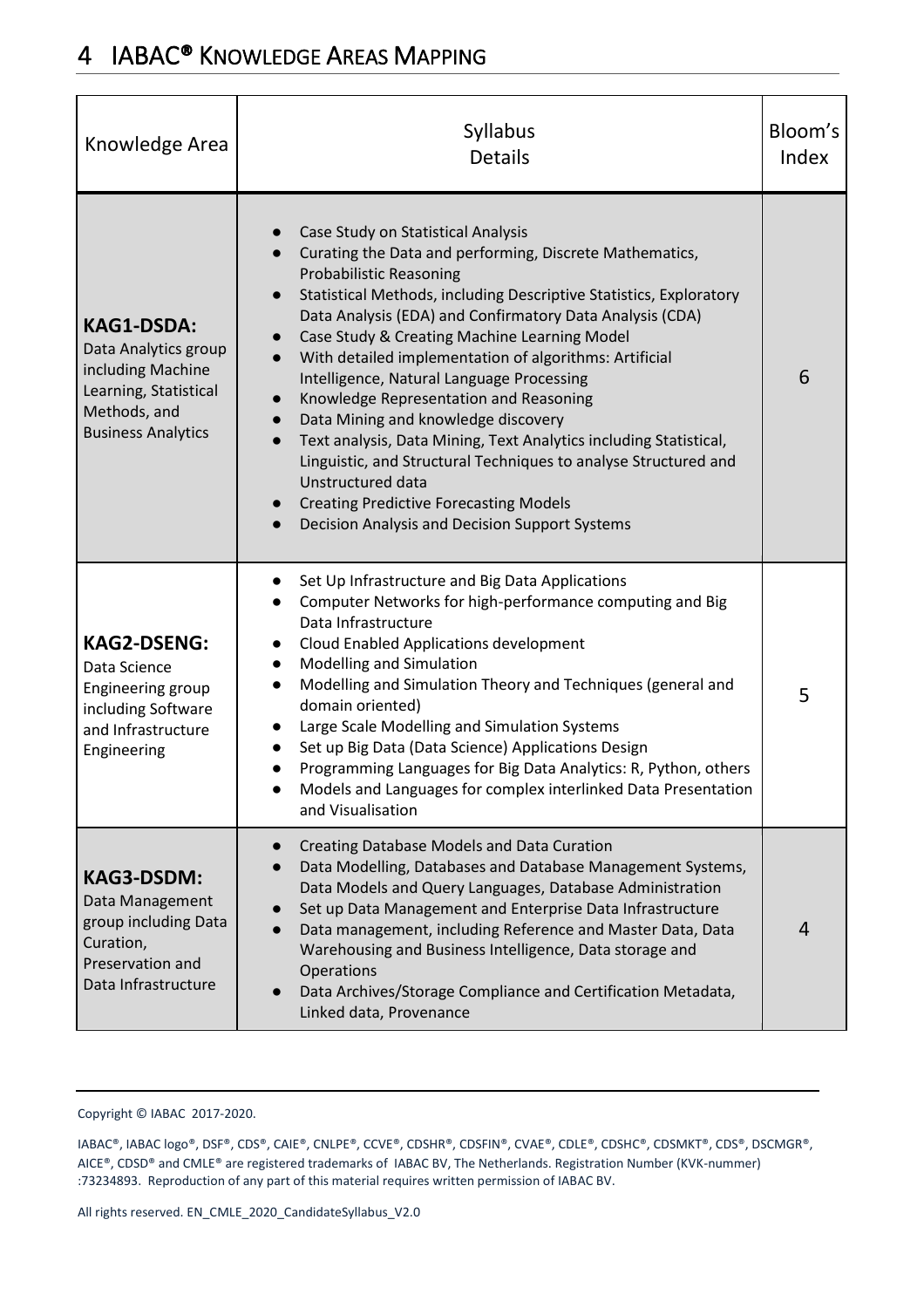|                                                                                                      | Data Infrastructure, Data Management and Organisation<br>Research Data Infrastructure, Open Science, Open Data, Open<br>Access, Data Infrastructure Compliance and Certification, Ethical<br>Principle and Data Privacy                                                                                                                                                                                                                                                                                                                                                                                                                        |                |
|------------------------------------------------------------------------------------------------------|------------------------------------------------------------------------------------------------------------------------------------------------------------------------------------------------------------------------------------------------------------------------------------------------------------------------------------------------------------------------------------------------------------------------------------------------------------------------------------------------------------------------------------------------------------------------------------------------------------------------------------------------|----------------|
| <b>KAG4-DSRM:</b><br>Scientific and<br><b>Research Methods</b><br>group                              | Scientific/Research Methods<br>Research Methodology, Paradigms and Research Cycle,<br>Modelling and Experiment Planning<br>Data Selection and Quality Evaluation<br>$\bullet$<br>Use Case Analysis: Research Infrastructures and Projects<br>Research Data Management plan and Ethical Issues                                                                                                                                                                                                                                                                                                                                                  | 6              |
| <b>KAG5-DSBPM:</b><br><b>Business Process</b><br>Management group                                    | <b>Business Process Management</b><br>$\bullet$<br>Business Processes and Operations, Project Scope and Risk<br>Management<br><b>Business Analysis - Organisation and Management</b><br>$\bullet$<br><b>Business Analysis - Planning and Monitoring</b><br>$\bullet$<br>Requirements Analysis and Design Definition<br>$\bullet$<br>Requirements Life Cycle Management (from inception to<br>retirement) Solution Evaluation and Improvements<br>Recommendation<br><b>Business analysis and Enterprise Organisation</b><br>$\bullet$<br>Agile Data Driven Methodologies, Processes and Enterprises<br>Use Case Analysis: Business and Industry | 4              |
| <b>KAG6-DSDK:</b><br>Data Science Domain<br>Knowledge group<br>includes domain<br>specific knowledge | Applied Data Science use cases in Domains, HR, Retail, Fraud<br>$\bullet$<br>Analytics, Finance Trends, Health Care, Infrastructure<br>Management                                                                                                                                                                                                                                                                                                                                                                                                                                                                                              | $\mathfrak{p}$ |

Copyright © IABAC 2017-2020.

IABAC®, IABAC logo®, DSF®, CDS®, CAIE®, CNLPE®, CCVE®, CDSHR®, CDSFIN®, CVAE®, CDLE®, CDSHC®, CDSMKT®, CDS®, DSCMGR®, AICE®, CDSD® and CMLE® are registered trademarks of IABAC BV, The Netherlands. Registration Number (KVK-nummer) :73234893. Reproduction of any part of this material requires written permission of IABAC BV.